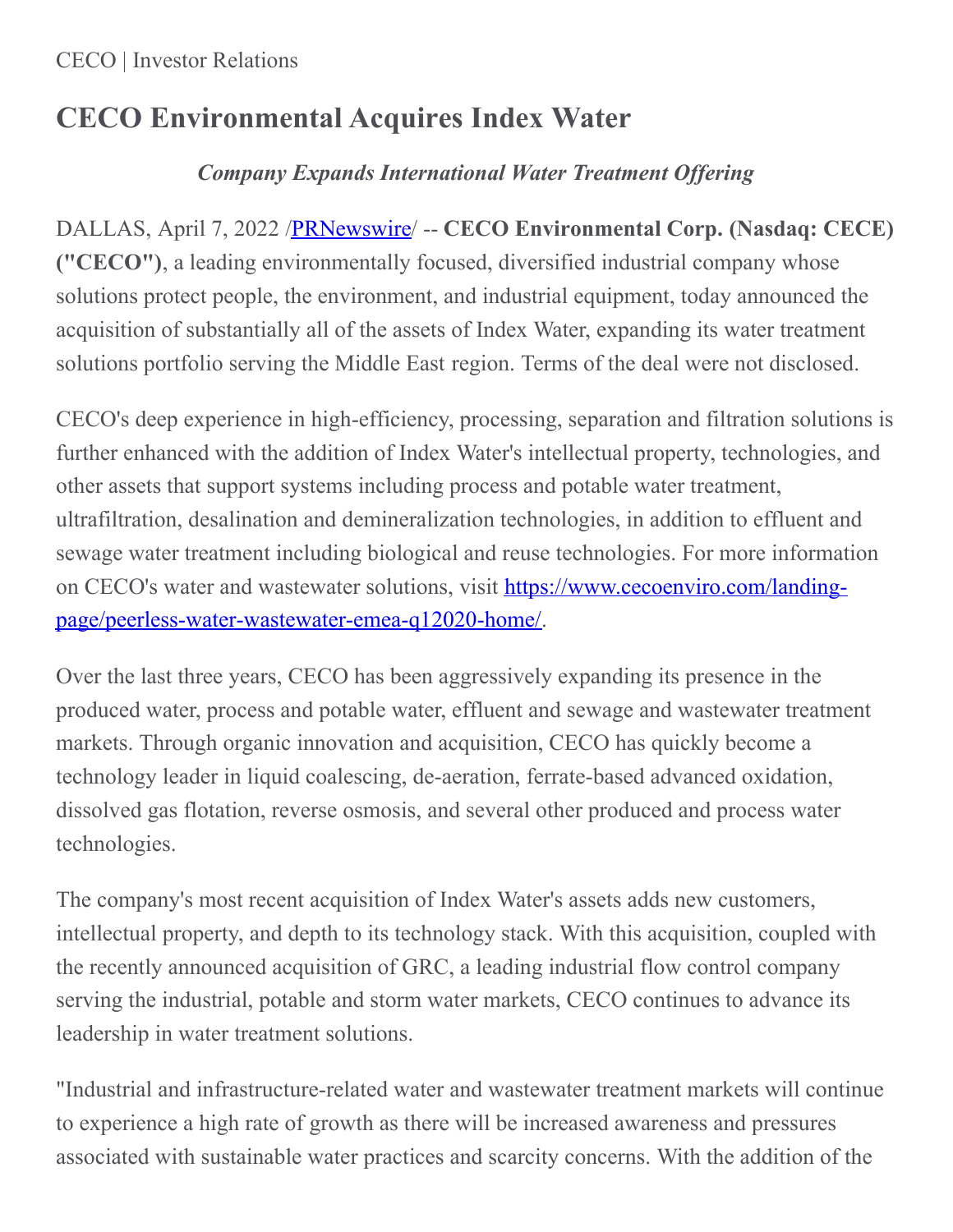Index Water assets, we have expanded our leadership presence and addressable water market in more than 10 countries by at least \$200 million, and it allows us to further leverage the brand and capabilities across the globe," said Todd Gleason, CEO, CECO Environmental. "The addition of the Index Water assets to CECO strengthens access to key customers and a variety of important infrastructure projects in the Middle East."

### **About CECO Environmental**

CECO Environmental is a global leader in industrial air quality and water treatment solutions serving a broad landscape of industrial and other niche markets. Providing innovative technology and application expertise, CECO helps companies grow their business with safe, clean, and more efficient solutions that help protect our shared environment. In regions around the world, CECO works to improve air quality, optimize the energy value chain, and provide custom Engineered Systems for applications including power generation, petrochemical processing, general industrial, refining, midstream oil and gas, electric vehicle production, poly silicon fabrication, battery recycling, beverage can, and water/wastewater treatment along with a wide range of other applications. CECO is listed on Nasdaq under the ticker symbol "CECE." For more information, please visit [www.cecoenviro.com](http://www.cecoenviro.com).

#### SAFE HARBOR

Any statements contained in this Press Release, other than statements of historical fact, including statements about management's beliefs and expectations, are forward-looking statements and should be evaluated as such. These statements are made on the basis of management's views and assumptions regarding future events and business performance and include, but are not limited to statements about the benefits of the acquisition of the Index Water assets and the expectations regarding the transaction's impact on CECO's strategic growth plan. We use words such as "believe," "expect," "anticipate," "intends," "estimate," "forecast," "project," "will," "plan," "should" and similar expressions to identify forwardlooking statements. Forward-looking statements involve risks and uncertainties that may cause actual results to differ materially from any future results, performance or achievements expressed or implied by such statements. Potential risks and uncertainties surrounding the acquisition of the Index Water assets that could cause actual results to differ materially include risks regarding the achievement of the anticipated benefits of the acquisition, our ability to successfully integrate acquired businesses and realize the